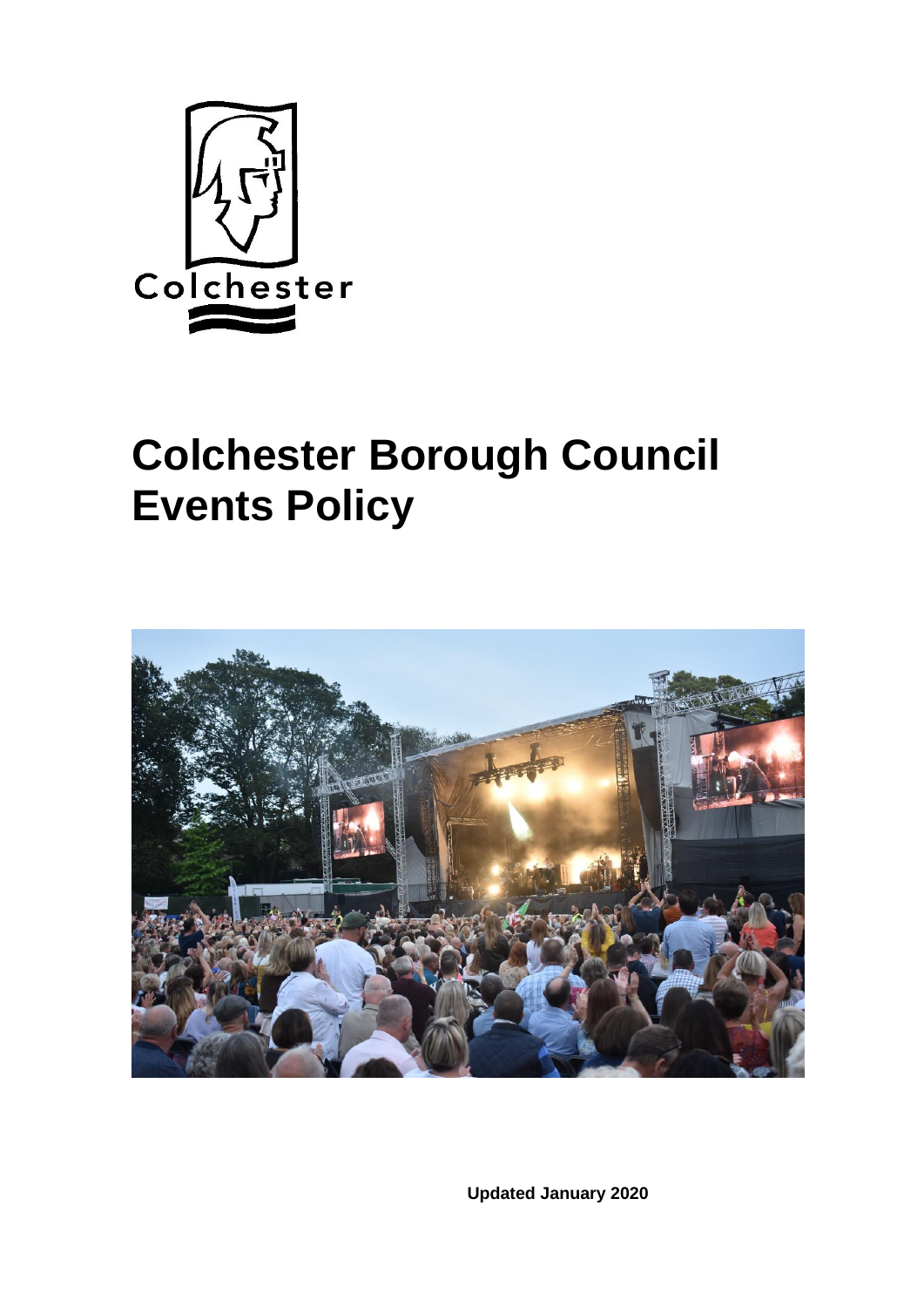## **Contents Page**

|                                                   | $-3-$                                               |
|---------------------------------------------------|-----------------------------------------------------|
|                                                   | $-4-$                                               |
|                                                   | $-4-$                                               |
|                                                   | $-5-$                                               |
|                                                   | $-6-$                                               |
|                                                   | $-6-$                                               |
|                                                   | $-6-$                                               |
|                                                   | $-7-$                                               |
| Damage to Venues and Severe Weather               | $-7-$                                               |
|                                                   | $-8-$                                               |
|                                                   | $-8-$<br>$-9-$<br>$-9-$<br>$-9-$<br>$-9-$<br>$-10-$ |
|                                                   | $-10-$                                              |
|                                                   | $-11-$                                              |
|                                                   | $-11-$                                              |
| Monitoring of Standards and Customer Satisfaction | $-11-$                                              |
|                                                   | $-12-$                                              |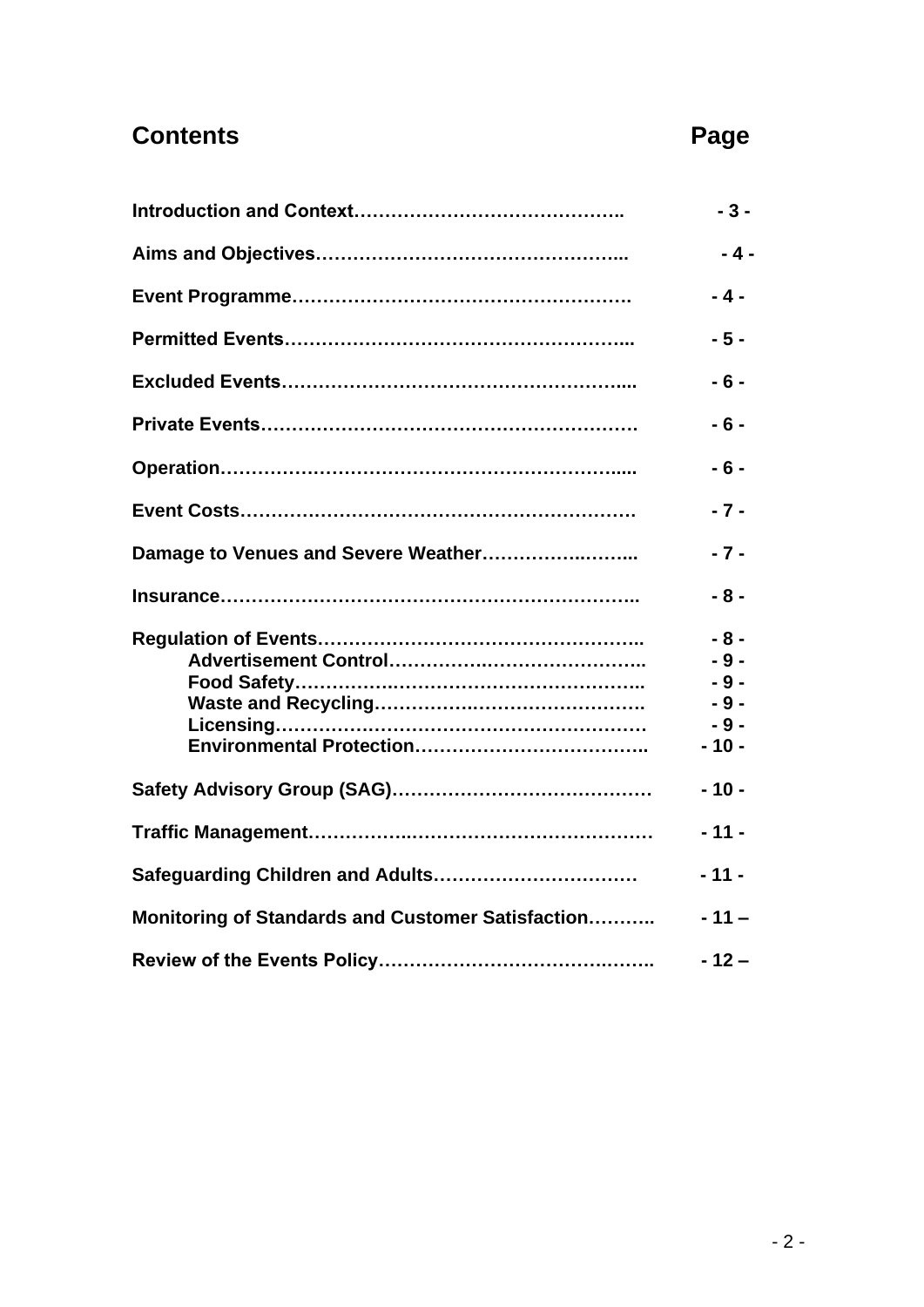#### **Introduction and Context**

Approximately 211,000 visitors came to Council-owned venues in 2018/19. Colchester Borough Council is committed to enabling events and operates a variety of venues across the borough. All of these venues are able to host a wide range of events, from charitable through to full commercial events. A diverse, well-managed, programme of events can provide many benefits to the town, promoting Colchester as a vibrant place for business, culture and community and ensuring the safe enjoyment of both residents and visitors attracted to the borough.

A well-managed and appropriate events policy helps bring these positive benefits to the borough. Many of the events held in the Council's venues are managed by the Council's wholly-owned commercial company, Colchester Amphora Trading Limited (CATL) and specifically by their Colchester Events Company team. However, even where its company hires out the venue or manages an event, the Council retains a role as a regulating authority; with responsibility for matters such as licensing, environmental protection and planning.

This Events Policy therefore sets out the Council's policy on events, across all of its venues, regardless of who the event organiser is. It promotes the aims of the Strategic Plan, including:

#### GROWTH

- Help make sure Colchester is a welcoming place for all residents and visitors
- Promote inward investment to the borough
- Work with partners to create a shared vision for a vibrant town centre.

#### **RESPONSIBILITY**

• Encourage re-use and recycling to reduce waste to landfill

#### **OPPORTUNITY**

• Promote Colchester's heritage and visitor attractions to increase visitor numbers and to support job creation

#### WELLBEING

- Encourage belonging, involvement and responsibility in all the borough's communities
- Work with Essex Police and partners in the Safer Colchester Partnership to make Colchester an even safer place

For the purposes of this Policy, an event is defined as:

*"A planned activity in a specific Council owned location, either indoors or outdoors, lasting for a limited period of time that will be attended by members of the public (whether paid or unpaid "admission") where the activity can reasonably be expected to attract a gathering of people that would not otherwise be expected as part of the normal course of daily business in that location at that time".*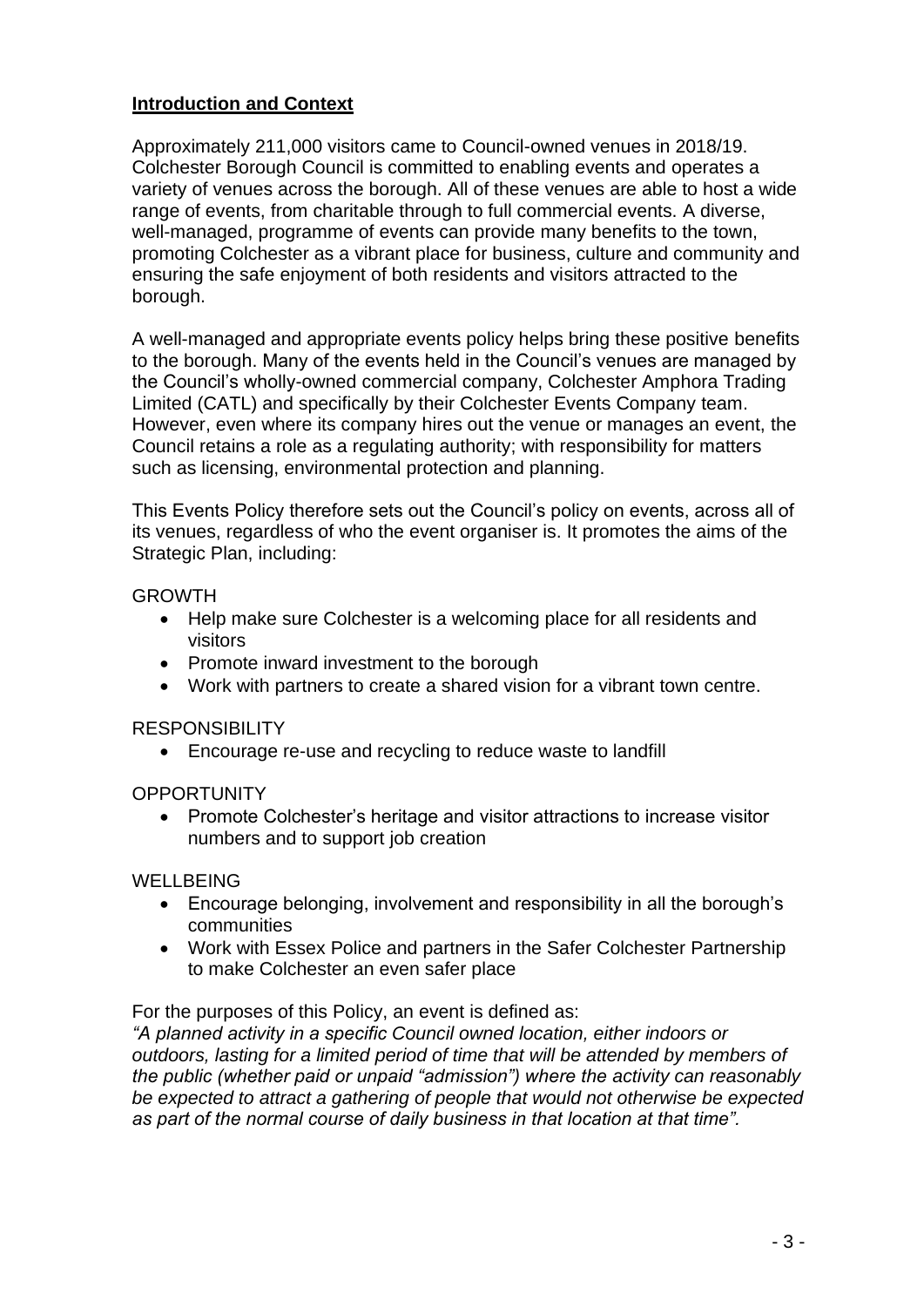#### **Aims and Objectives**

The aim of this Policy is to provide a clear framework for considering the programming of a variety of commercial and community events across Council venues. The Policy aims to enable a wide range of sporting, recreational, cultural, social and educational activities in line with the Council's strategic aims.

The Council's objectives are to:

- Support and enable cultural, educational and leisure activities which widen access and increase participation from all sectors of the community.
- Encourage activities that enhance the quality of life for visitors, encourage healthy living and promote diversity.
- Enable the Council to offer its venues for suitable commercial purposes to generate revenue from events which can be reinvested into venue maintenance and other service provision.
- Use local products, services and people where possible to encourage active citizenship and promote a positive image of Colchester regionally, nationally and, where appropriate, internationally.
- Attract visitors and events to Colchester to bring investment, jobs and prosperity to the local economy
- Promote Colchester as a destination with a strong heritage complemented by a vibrant contemporary culture
- Maximise the safety of event attendees and workforce to ensure that safety is placed as a priority in decision making
- Minimise disruption to residents and businesses
- Manage events so as to protect, preserve and enhance the historic nature of the Council's venues.

To meet these aims and objectives, events will fall into five broad categories:

- 1. Commercial events of local, national or international importance or significance that support the aims and objectives of the Events Policy and promote the borough to a wider audience and encourage visitors to the town and bring revenue to the Council and the local economy.
- 2. Local commercial events that generate revenue for the Council, including weddings, parties, meetings, receptions and other suitable private bookings.
- 3. Events organised by registered charities and/or voluntary groups for the purpose of raising money for local and national charities and/or community groups.
- 4. Events and activities that aim to enhance the environment of the parks, open space or borough venues that educate users, encourage participation and promote the leisure activities or opportunities available.
- 5. Civic events.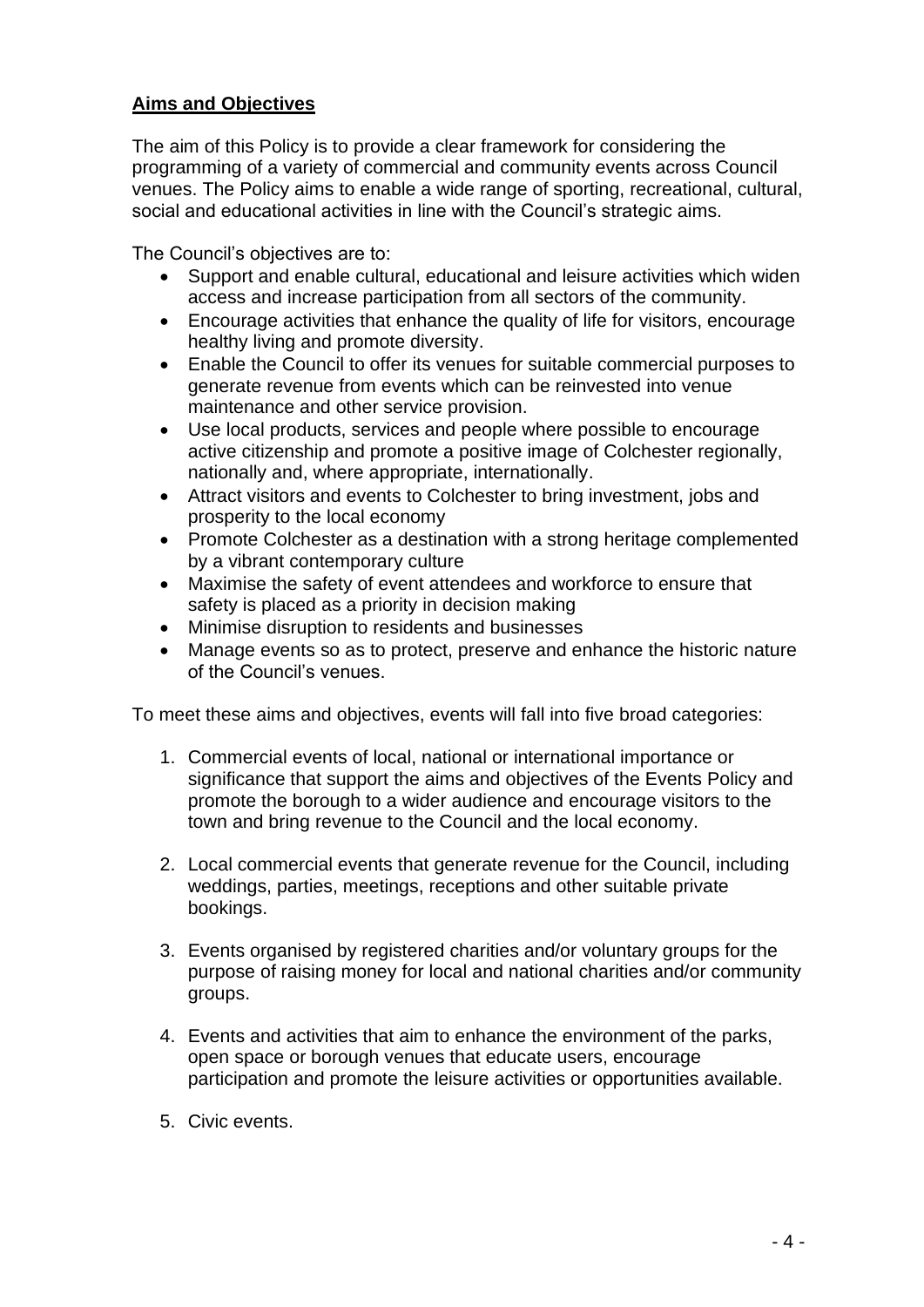#### **Events Programme**

The Council/CATL will seek to ensure a balanced programme of commercial, community and civic events as part of any approved programme. The majority of the planned programme will usually be confirmed at the start of each year but will evolve and change as necessary.

The Town Hall, Charter Hall, the Castle and Castle Park will be promoted for events of Civic importance and events which promote Colchester regionally, nationally or internationally, or are of wide-ranging interest.

Other venues, such as Old Heath Recreation Ground and St Botolph's Priory have been used this year and will continue to be used if considered appropriate to the diversity, scale and type of events. The Council will also consider using other sites it has not yet used, should they be considered suitable for different types of events.

As Colchester's principal venue for largescale outdoor concerts, Castle Park will host a programme of up to 6 place-making events each year. These events may use amplified music and produce sound levels up to 65dB(A) measured at the nearest noise sensitive properties. Other venues may hold up to 3 events per year (subject to licences).

The Council/CATL will give priority to those events that have a record of being well-promoted and well-managed with a safe and high-quality visitor experience.

Regular annual or bi-annual events will normally be given priority, but the Council/CATL will not guarantee the provision of any site to any particular event or organising body based on previous use alone; and can refuse events based on income, payment and performance history.

Organisers of "niche" or "political" events that may be aimed at a narrower or specific audience, and activities with minority or local interest, will be encouraged to utilise Colchester's other venues with more appropriate considerations such as size, location, purpose, activities; for example, being closer to their community/audience.

The Council reserves the right to priority use of its own venues and facilities above all others. For example, civic events including the Queen's Birthday Gun Salute and Remembrance Sunday will take precedent over all other events. Whilst these events are usually known far in advance, in exceptional circumstances this may include short notice changes that are beyond the Council's control, such as an unexpected General Election. The Council accepts no liability in such circumstances.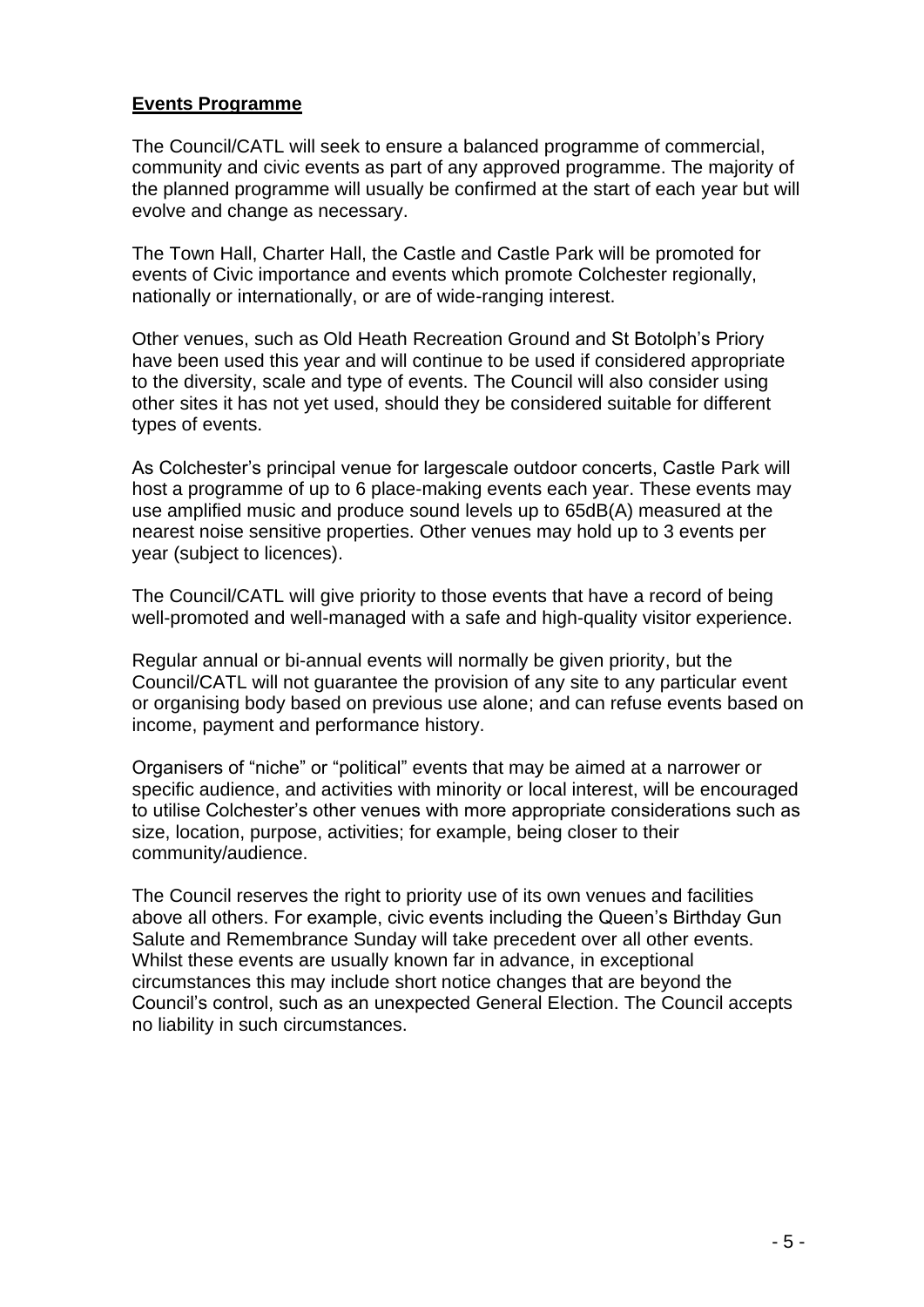#### **Permitted Events**

Examples of these would generally include:

- Civic events
- Arts and cultural events
- Musical concerts
- Firework Displays
- Fairs
- Drama events
- Historic reenactment
- Military festivals
- Religious events
- Political activities
- Exhibitions
- Sporting and recreational events
- Children's activities
- Entertainment events
- Shows, exhibitions and craft fairs
- Bona fide Animal Breed Exhibitions or Shows
- Circuses (see Programme Exclusions)
- Guided and Sponsored Walking Tours
- Environmental and horticultural demonstrations
- Private events (weddings, parties etc.)
- Business and corporate events
- Other events not included here as approved by the Council.

### **Excluded Events**

These would generally include:

- Any event likely to provoke public disorder
- Any event that includes the use of performing animals, except those which are normally regarded as domesticated in the United Kingdom (eg horses, dogs, cats, birds used in falconry demonstrations, caged birds and rabbits) which may be used as an ancillary part of a performance
- Any event that includes animals as prizes, including goldfish at a funfair
- Any event that would cast doubt on the integrity of the Council or that the Council believes may be of questionable public morality
- Any event that includes balloon releases and Chinese lantern

The relevant Council Portfolio Holder will have the discretion and ultimate decision on determining whether a proposed event falls within the programme exclusions.

#### **Private Events**

These will include weddings, parties, meetings and similar. These will all be available on a full commercial basis in competition with other local providers.

Council/CATL officers will use their experience to programme a full calendar of private events each year which will bring in revenue to the Council. All private events will meet all the necessary requirements for licences, insurance and health and safety and where relevant, consultation with the Borough Safety Advisory Group, as with all Council / CATL events.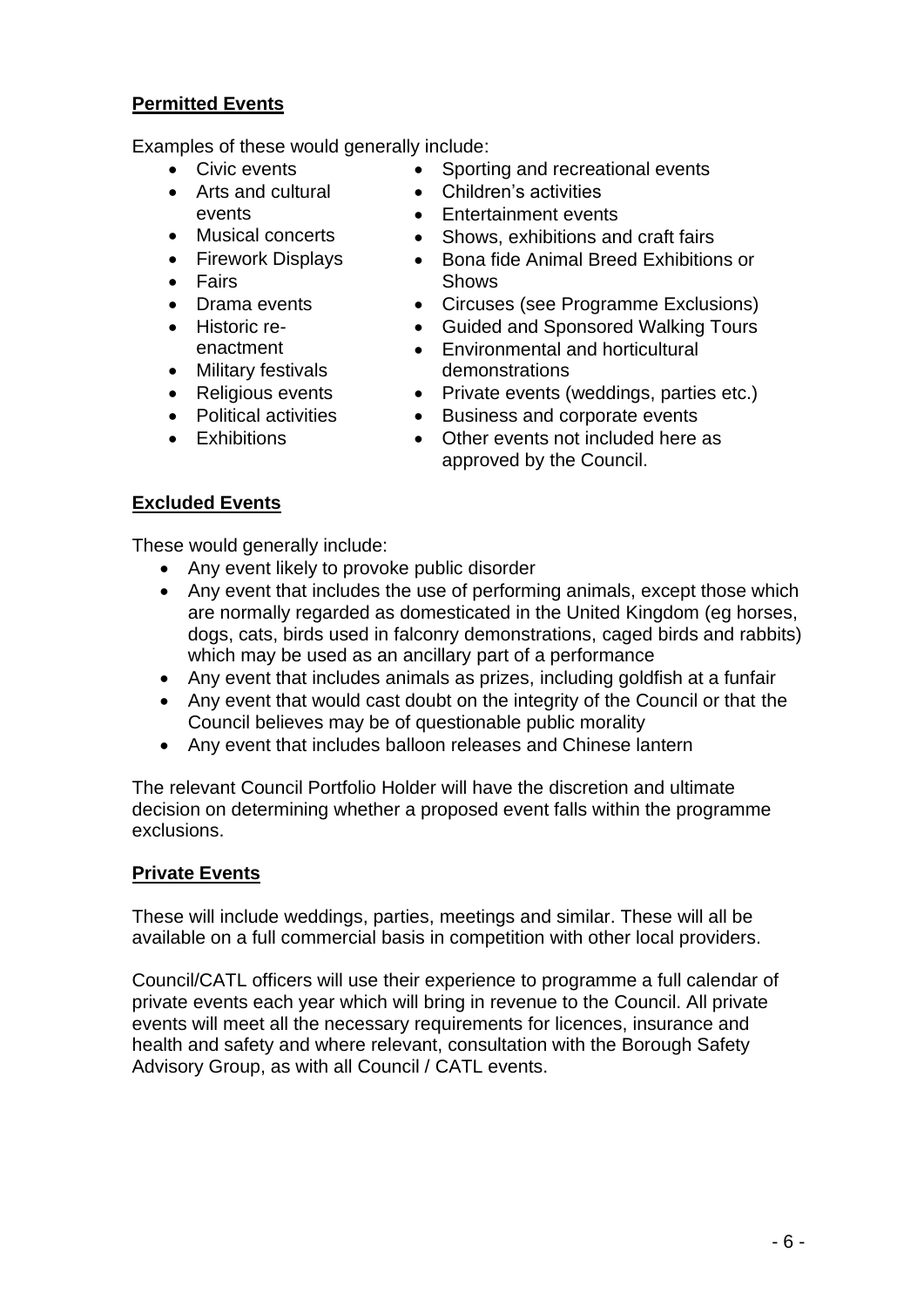#### **Operation**

Event organisers must comply with completion of relevant documentation. All events at Council locations are subject to specific terms and conditions which need to be agreed and signed prior to the event.

Operating hours for outdoor events will generally be between 9am to 11pm (excluding set-up and set-down). In exceptional circumstances an extension of these hours may be sought from the licensing authority for celebrations on festival days such as New Year's Eve and Bonfire Night, civic occasions, or where celebration of a significant local, regional or national event is required.

Although not always practical, whenever possible existing facilities such as the boating lake, café, and putting green should be accommodated throughout events and disruption be minimised (in consultation with the operators).

Firework displays and other pyrotechnics will only be permitted where they are an integral part of an event such as New Year's Eve and Bonfire Night celebrations, civic events, military festivals, historical re-enactments, certain musical concerts and private functions (by prior agreement).

Organisers of larger events will be encouraged to liaise directly with local residents to the venue to minimise any disruption or disturbance and limit the impact that their event might have on local communities.

#### **Event Costs**

All events, regardless of size, have a cost to the Council (and its companies). The Council is unable to subsidise costs, for example; staff time, hiring of equipment and services, organisation, set-up and clear-down. These costs will be passed on to all event organisers where incurred.

While registered charities and non-profit making community groups may be offered a "charitable hire rate", costs will still be passed to the event organiser to ensure no additional burden on the Council (or CATL), although these costs will be kept as low as possible.

Flexibility to alter standard hire fees is delegated to the Councils events operator (CATL) or the Council's relevant Assistant Director, as per the needs of the business.

For certain events, usually by exception, the Council/CATL may enter into a commercial agreement whereby some or all of the advance payments may be waived (in instances such as profit share). This will be determined on a case by case basis by the Councils events operator (CATL) or the Council's relevant Assistant Director.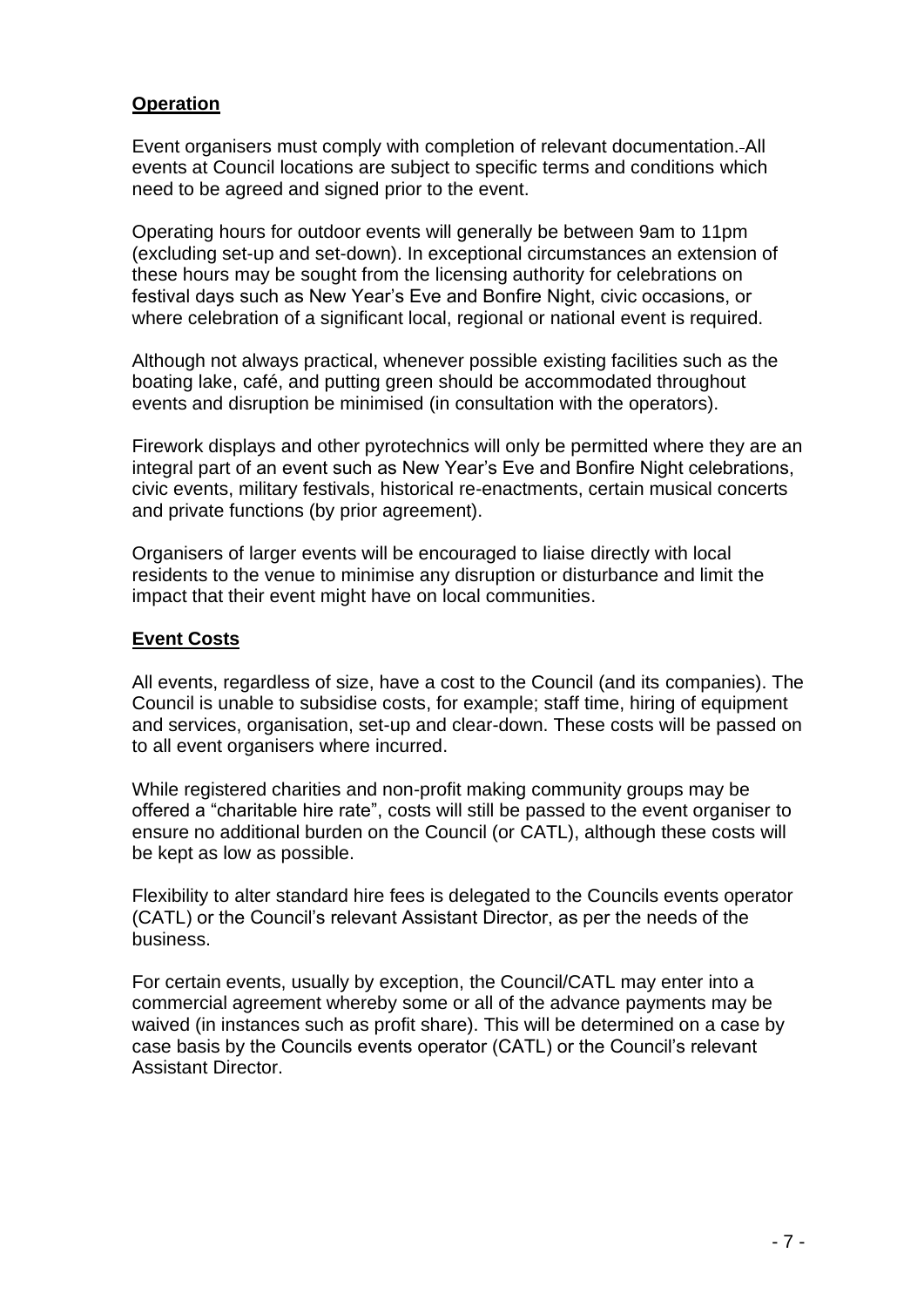#### **Damage to Venues and Severe Weather**

For all events, the Council/CATL will secure a bond from the organiser in advance for repairs and re-instatements following events.

The cost of any repair and reinstatement by the Council's approved contractors will be charged to the event organisers.

For outdoor events, the protection of the environment, wildlife and features will need to be considered when planning events and, in the event of wet ground conditions, the Council will require the event organiser to introduce additional ground protection measures to avoid excessive damage; which may include the use of protective matting and running boards, close supervision of vehicle movements or changes to event layouts.

In such circumstances, the Council/CATL may also require the event organiser to increase the value of the reinstatement bond prior to the event.

The Council will require evidence that the organiser has considered sufficient measures to protect the public in the event of dangerous weather conditions. In the case of severe winds creating dangerous conditions associated with trees on site or temporary structures – including but not limited to Inflatables and Marquees – the Council reserves the right to cancel the event if is considered that public may be at risk. Such requirements will be at the events organiser's expense.

In the case of severe weather creating dangerous (or potentially damaging) wet ground conditions the Council reserves the right to cancel the event. If severe weather makes it necessary to cancel an event, the Council will not be liable for any costs. The decision to cancel an event due to severe weather is taken by a Council Assistant Director or Director, whose decision is final.

#### **Insurance**

Organisers are required to obtain and provide evidence to the Council of Public and Employers Liability Insurance to a minimum value of £5million in line with national guidance (unless an alternative provision has been agreed by exception).

This minimum figure is subject to review and may be updated at any time on the advice of the Council's insurers. For some events, the Council may request a higher minimum value

Event promoters and organisers will be responsible for ensuring that all thirdparty suppliers and contractors are adequately insured.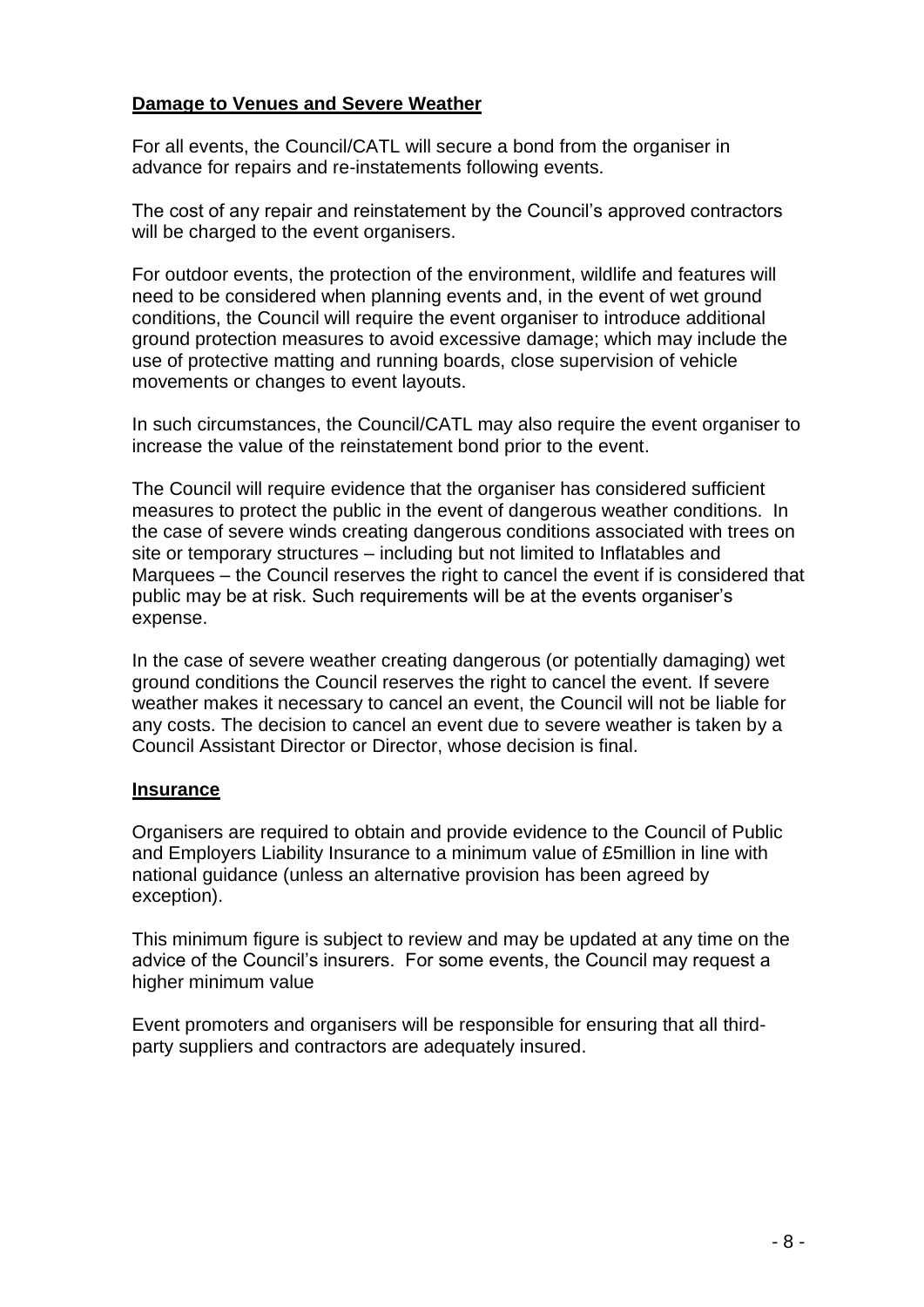#### **Regulation of Events**

The Council (and CATL) look to provide a range of great events and activities in our venues and spaces, as per the aims set out in this Policy. We recognise the need to balance these aims with the environment (both within and around the event venues); as such the Council will require all event organisers to adhere to relevant guidance and procedures when holding events, including Licensing requirements, Environmental Protection guidance, Planning laws, as well as having event management plans and prioritisation of public safety.

Organisers of events are encouraged to work with residents and relevant authorities to minimise the impact of events on the community. Where considered appropriate by the Council/CATL, organisers will be required to inform local residents in advance of major events that may cause local disruption.

#### Advertisement Control

Event promoters and organisers are required to comply with any legislation, including advertisement controls; as it is a criminal offence to display certain advertisements without the correct consents from the local planning authority. Illegal flyposting or other failures to comply with advertising restrictions could result in a 'Fixed Penalty Notice' or other legal/enforcement action by the Council, including court actions.

All materials displayed at the venue must be approved by the Council in advance and meet the required specification with regard to size, materials used and content. Approved advertising may then only be placed at the venue, at the locations and time period approved by the Council or other authorised persons.

#### Food Safety

All food businesses (however big or small) at an event must provide evidence of food registration with the relevant local authority and food hygiene ratings for all temporary catering outlets.

#### Waste and Recycling

The event organiser must provide a waste management plan which is approved by the Council. The waste management plan should show how the organiser will manage, recover and recycle or dispose of waste and street litter safely, and meet all environmental regulations and statutory requirements. Waste should be minimised and recycled as much as possible.

#### **Licensing**

Organisers, during all licensable activities, shall be required to detail how they will meet the four licensing objectives:

- 1. The Prevention of Crime and Disorder
- 2. Public Safety
- 3. The Prevention of Public Nuisance
- 4. The Protection of Children from Harm.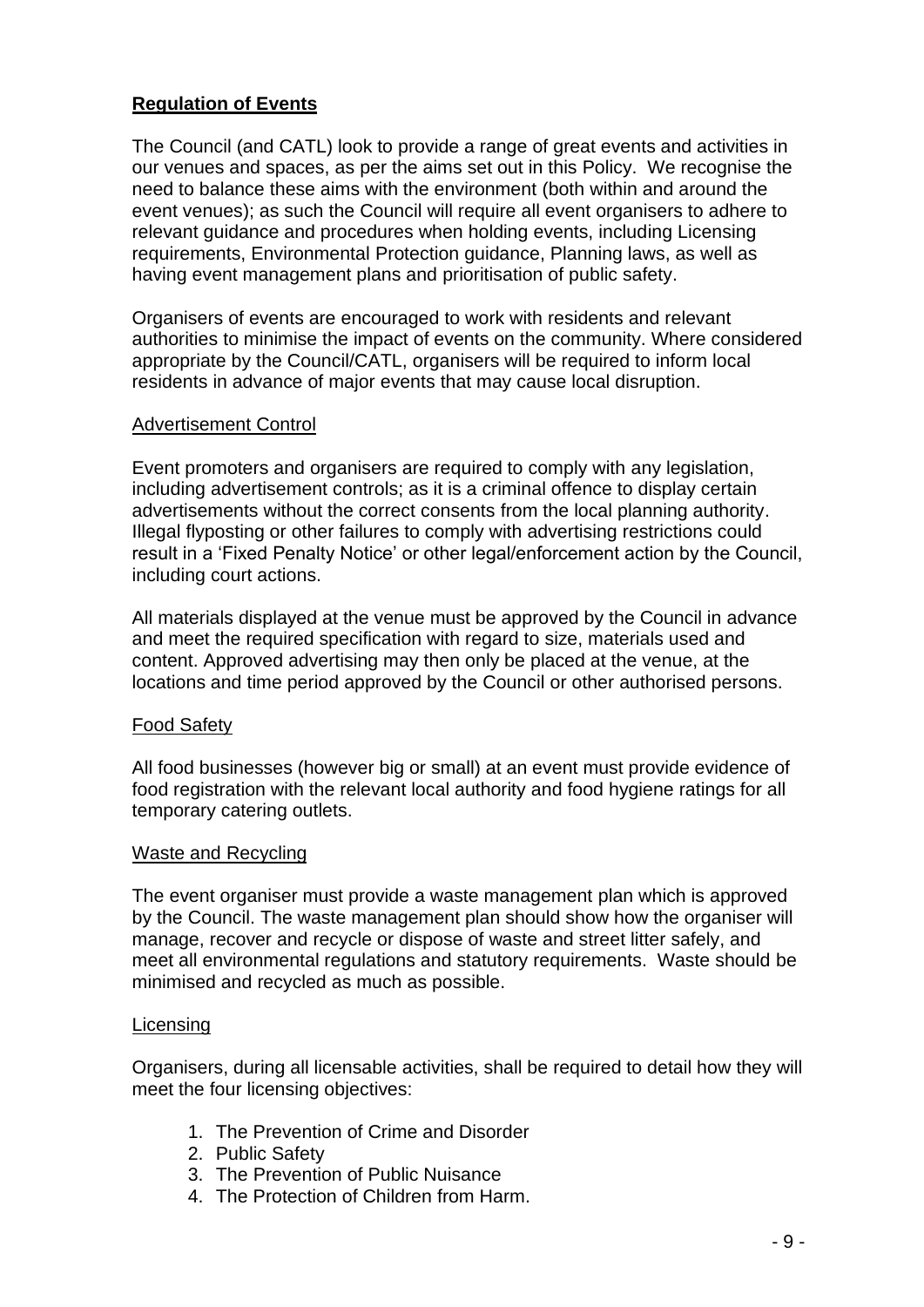Organisers are required to understand and put into practice Policies relating to Noise Control, the Sale of Alcohol, Proof of Age, Safeguarding Child and Adults, Registered Security and Drugs. Hire agreements will stipulate requirements and the Council and Safety Advisory Group will advise where relevant.

In accordance with the Licensing Act 2003, event organisers will be required to obtain all appropriate licenses and permissions from the relevant authorities, e.g. Temporary Events Notices, where these are not already provided for under the terms of a Premises Licence.

The event organiser is responsible for ensuring that all required licences are obtained in sufficient time and all conditions specified in these licences are adhered to. The costs for any licence shall be incurred by the event organiser.

The event organisers will be responsible for ensuring that their event complies with the relevant Temporary Events Notice or Premises Licence. Compliance will be strictly monitored by the Council's authorised officer, Designated Premises Supervisor or appointed deputy.

#### Environmental Protection

Noise levels generated from an event need to be agreed in advance and kept at a reasonable level. Noise should not create an unreasonable impact on any business or residential premises in the vicinity of the event site. Events must also comply with The Control of Noise at Work Regulations 2005 for staff and contractors on site.

Consideration should be given to the suitability of events to meet our requirements at each venue. Each event is different and the Hire Agreement with the organiser will specify what is required. However, when entering into a Hire Agreement with an event organiser where loud amplified music (or another significant impact to residents or the environment) is expected then such Agreements will be discussed between CATL and the Council's regulatory service areas prior to confirmation.

For such events as may then be agreed, a plan for managing and monitoring sound levels (within permitted levels) for events will be required from the event organiser a minimum of 12 weeks in advance of each event. The event organiser will then be responsible for monitoring and recording levels during the event and for making adjustments (as required) to ensure compliance with the premises licence or noise regulations.

The organiser is expected to reduce sound levels on the day if conditions require it. Where appropriate a noise record shall be kept, for example, in the event of complaints. Following the event, if requested by the Council. the monitoring data collected by event organisers must be provided to the Environmental Protection Team.

Local residents in direct proximity to "large-scale events" (see definition below) including those with outdoors amplified music shall be notified of those events not less than 4 weeks before the event. The residents to be notified shall be indicated on a plan, which is to be agreed by the Council, before they are notified.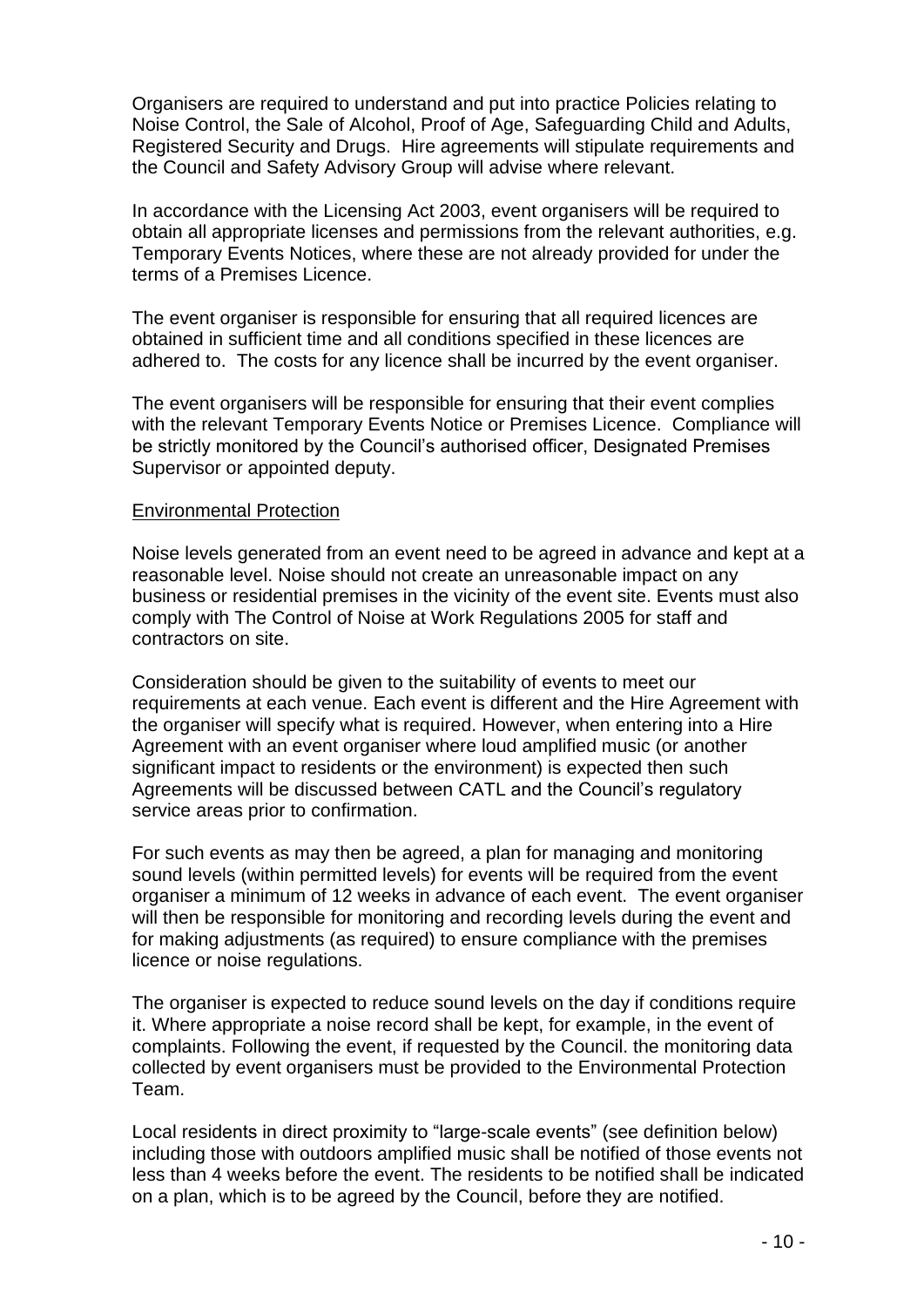#### **Safety Advisory Group (SAG)**

The first priority of any event should be human safety. Responsibility for safety rests with the organiser, but the Council and its partners have a duty to ensure all relevant health and safety guidance is followed. This is undertaken through the Safety Advisory Group (SAG).

The role of the SAG is to consider "large-scale" public events regardless of who owns the venue or land and advise organisers on the requirements, SAG is a multi-partner group including Police, Council, Fire and Highways. In general, "large-scale" public events will be considered as those where more than 500 people are expected to attend, although smaller events may require the involvement of the SAG depending on the event. The SAG remit also includes outdoor events which require a premises licence under the Licensing Act 2003, firework displays, carnivals, parades, music festivals and other large-scale events of a similar nature.

As the remit of the SAG is to advise on how to ensure public safety is maintained by event organisers, members of the SAG will expect to review a safety plan before any events. For the SAGs consideration, the premises license holder or event organiser must risk assess each event and produce a plan proportionate to the size and nature of the event being held. For "large-scale events" a written Event Management Plan (EMP) must be submitted (by the premises licence holder or event organiser) to the SAG.

Event organisers will be expected to actively participate in the SAG process as relevant. This includes adhering to event plans and/or details agreed with the SAG. Similarly, event organisers should comply with any instructions given by the Council's Environmental Protection Team or other designated Council Officer. Failure to do so may result in the event being stopped or cancelled.

Every event should have a designated safety officer and event organisers will be required to provide evidence (where required by the Council) that they are complying with:

- All relevant Health and Safety Legislation, and
- The Council's own Health and Safety Policy and procedures.
- If deemed necessary using predefined criteria, presentation of Event Safety Documentation may be required at a Safety Advisory Meeting.

When planning an event involving more than 10,000 people a minimum of 6 months' notice should be sought. For an event involving between 500-10,000 people a minimum of 3 months' notice should be sought. The final draft of the EMP should then be agreed no later than 6 weeks prior to the first day of the event.

The SAG may also co-ordinate safety debrief meetings post events so that future events may be improved. All issues will be discussed with the event organisers so that the safety risk can be resolved, as cancellation of an event is the last resort.